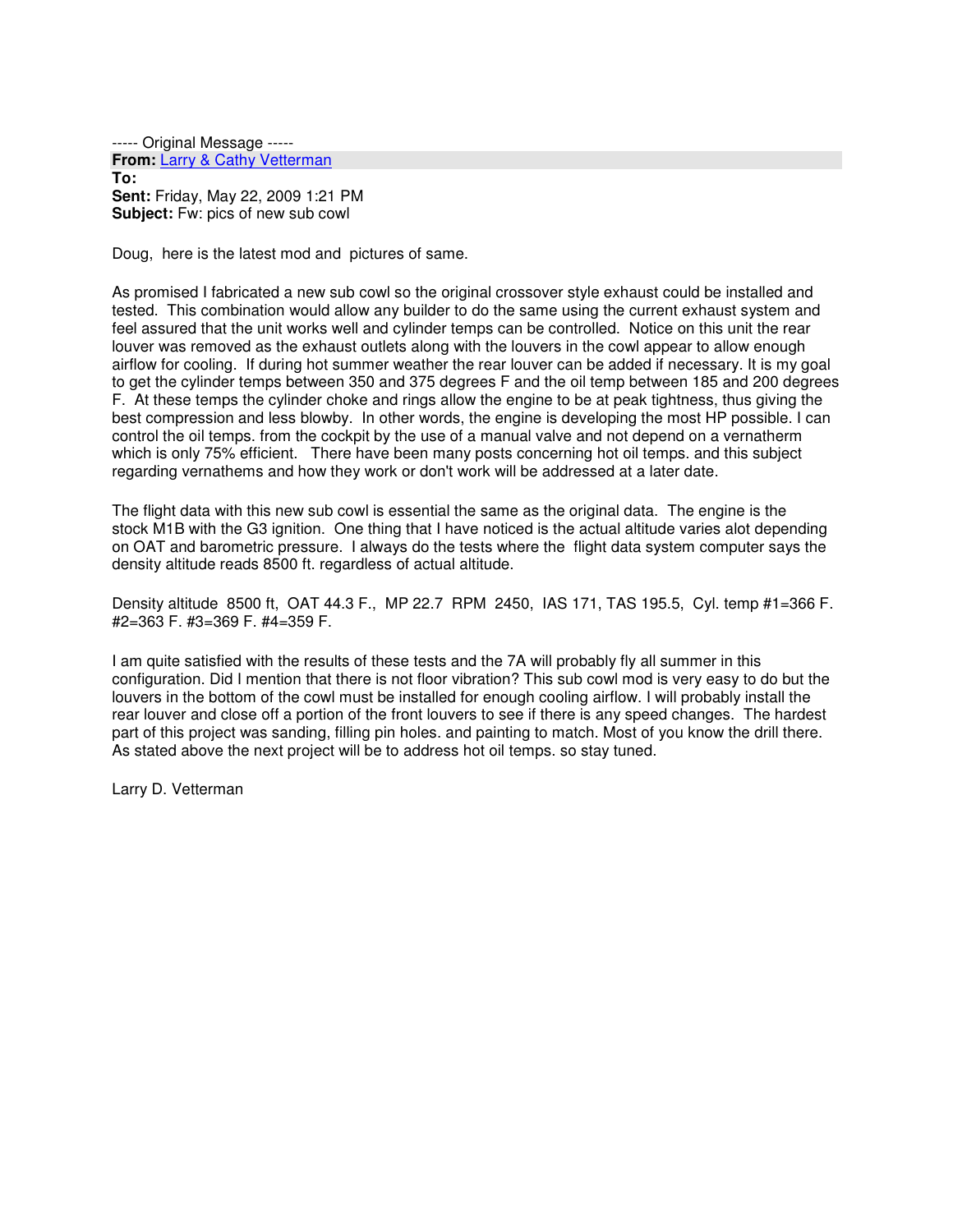

P5220014.JPG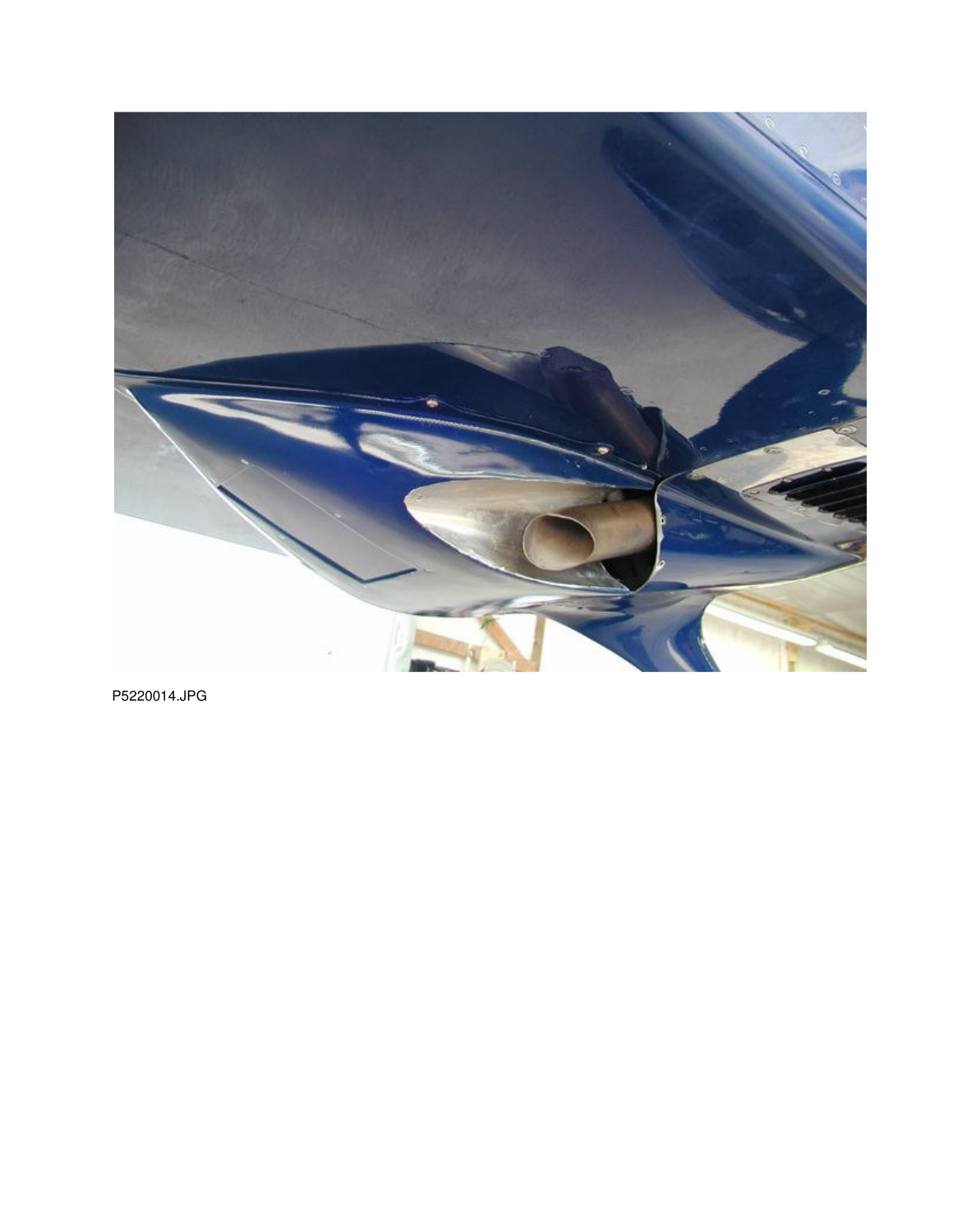

P5220015.JPG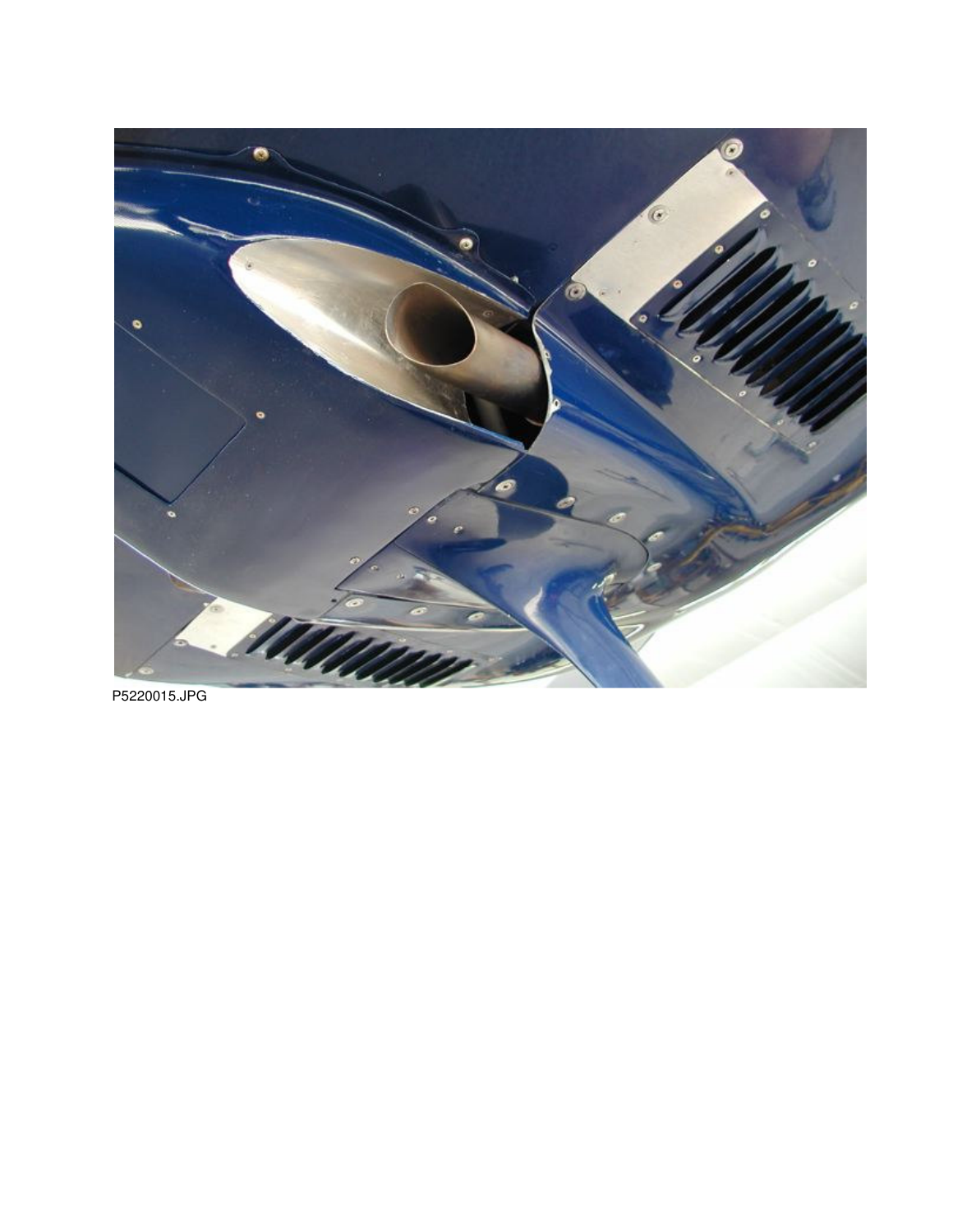

P5220016.JPG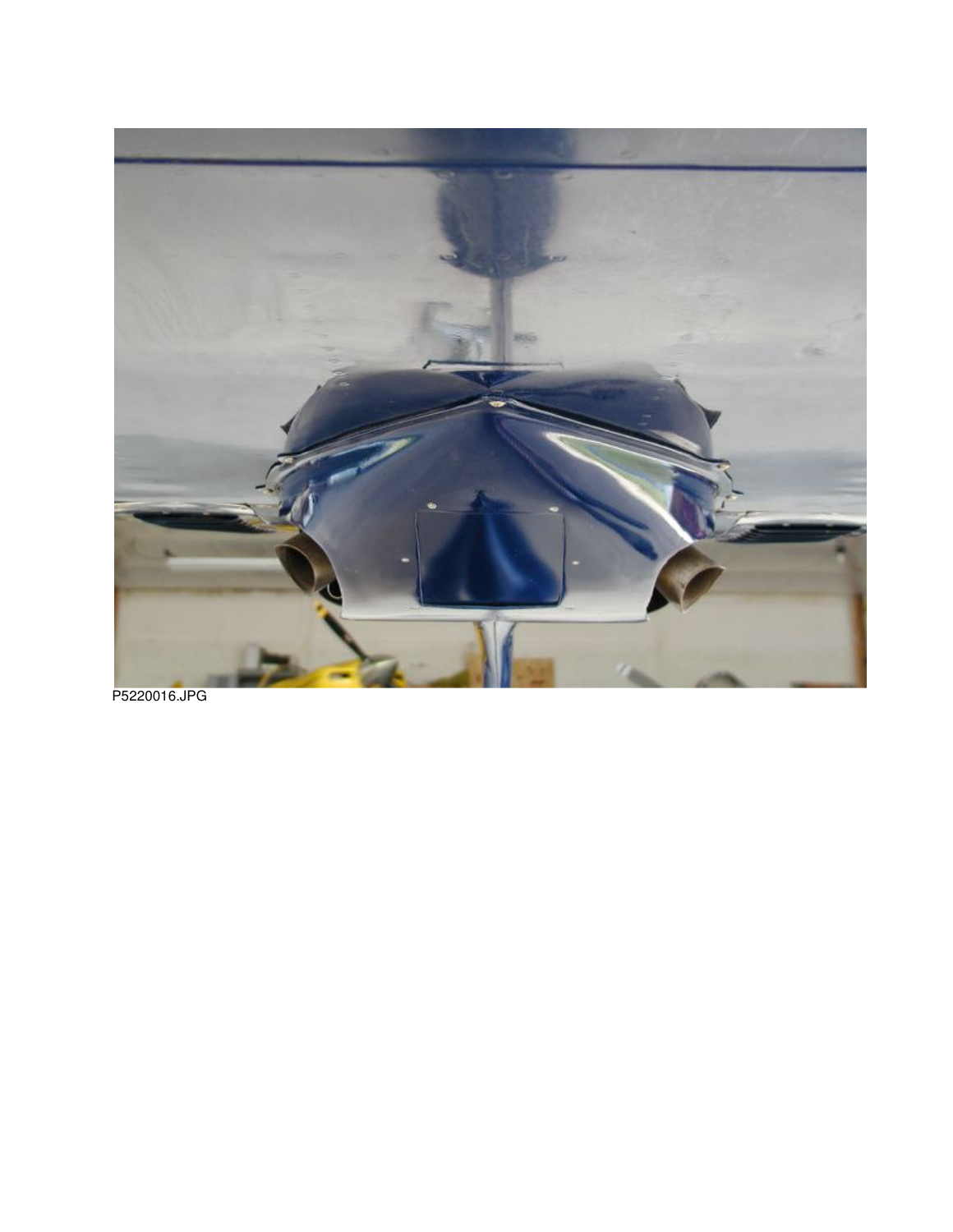

P5220017.JPG